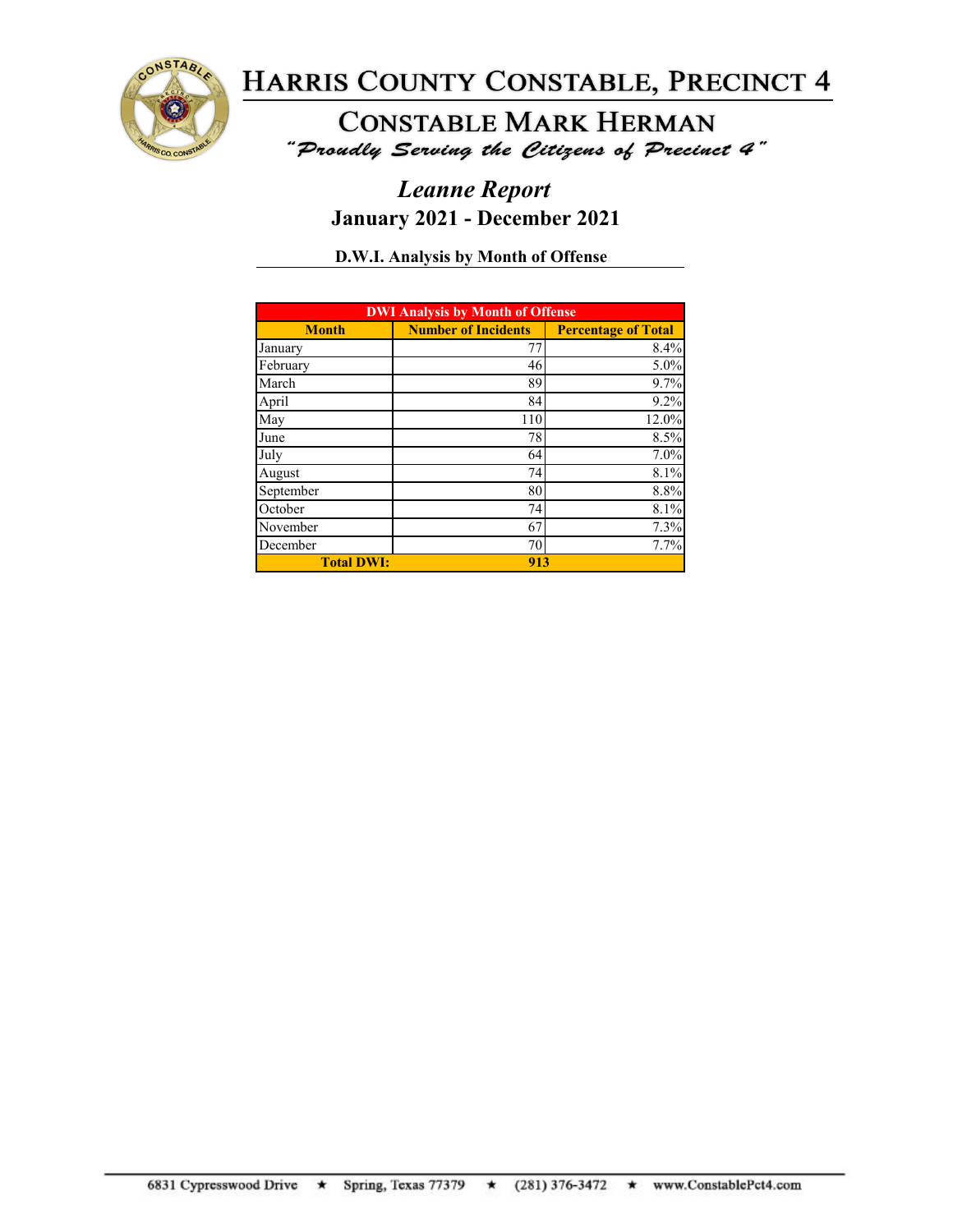

**CONSTABLE MARK HERMAN** "Proudly Serving the Citizens of Precinct 4"

## *Leanne Report* **January 2021 - December 2021**

**D.W.I. Analysis by Accident Category**

| <b>DWI Analysis of Accident Category</b> |                            |                            |  |
|------------------------------------------|----------------------------|----------------------------|--|
| <b>Accident Category</b>                 | <b>Number of Incidents</b> | <b>Percentage of Total</b> |  |
| Accident                                 | 200                        | 21.9%                      |  |
| No Accident                              |                            | 78.1%                      |  |
| <b>Total DWI:</b>                        |                            |                            |  |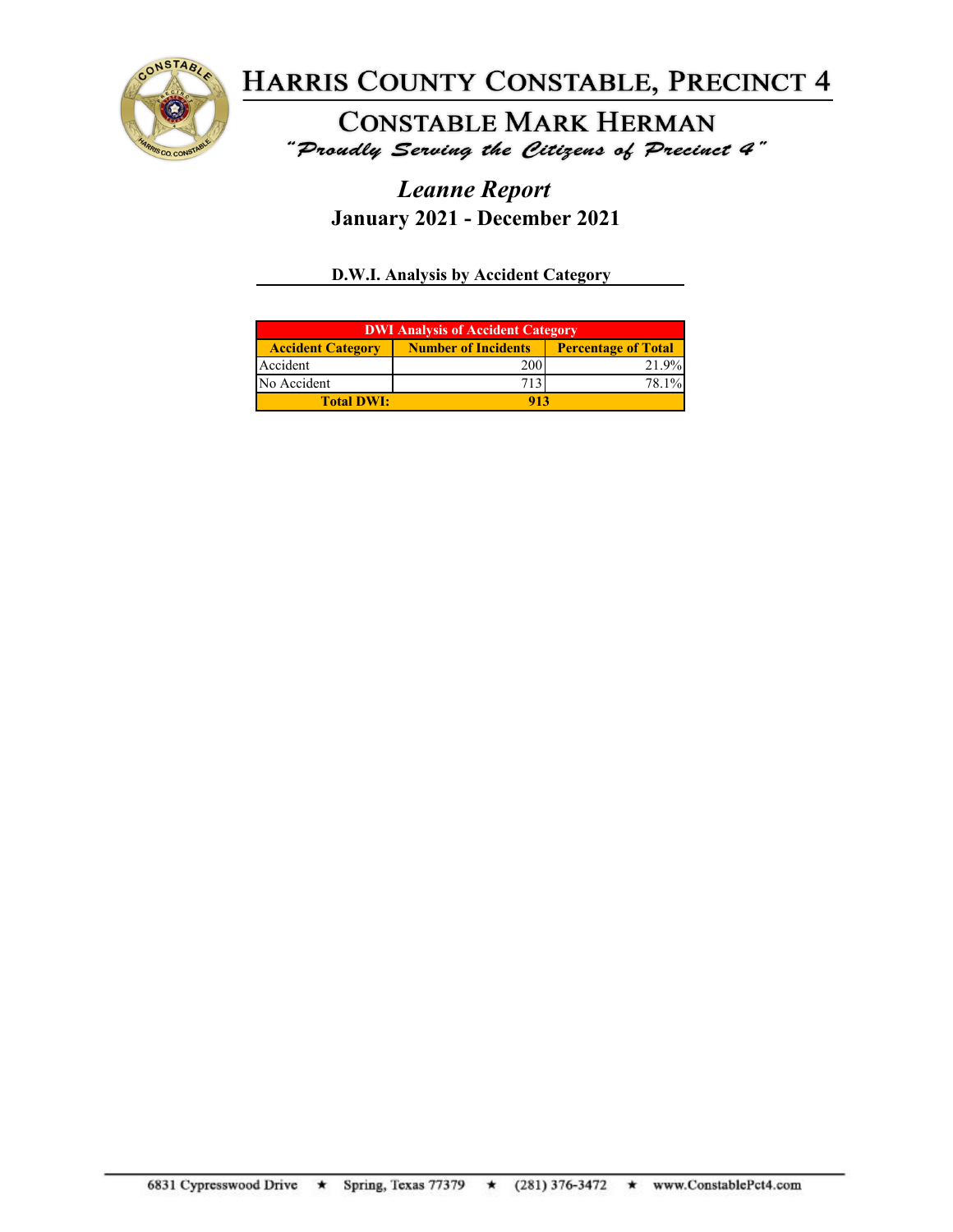

**CONSTABLE MARK HERMAN** "Proudly Serving the Citizens of Precinct 4"

## *Leanne Report* **January 2021 - December 2021**

**D.W.I. Analysis by Breath Test Refusal**

| <b>DWI Analysis of Breath Test Refusal</b> |                            |                            |  |
|--------------------------------------------|----------------------------|----------------------------|--|
| <b>Breath Test</b>                         | <b>Number of Incidents</b> | <b>Percentage of Total</b> |  |
| Accepted                                   | 338                        | 37.0%                      |  |
| Refused                                    | 575                        | 63.0%                      |  |
| <b>Total DWI:</b>                          | 913                        |                            |  |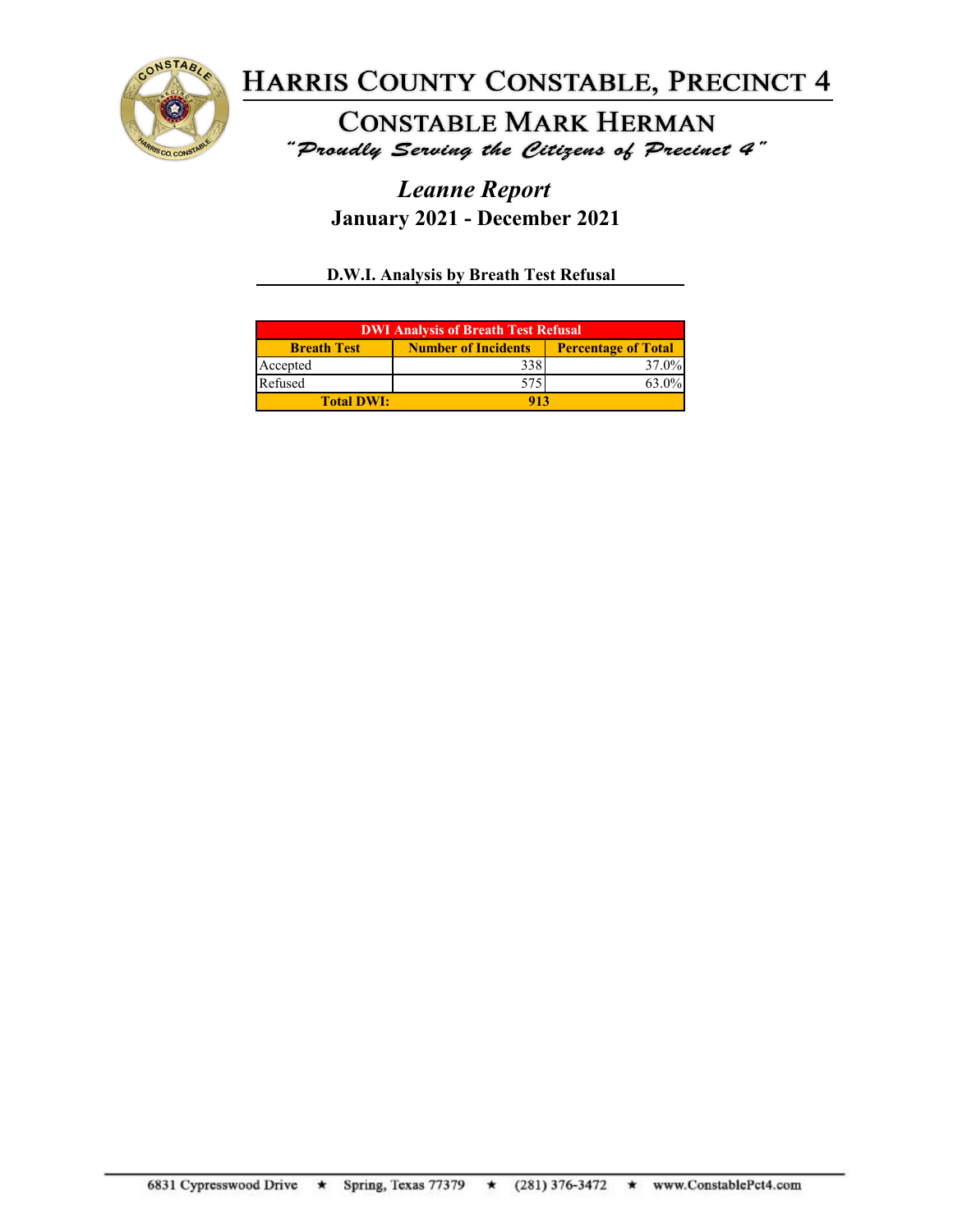

**CONSTABLE MARK HERMAN** "Proudly Serving the Citizens of Precinct 4"

## *Leanne Report* **January 2021 - December 2021**

**D.W.I. Analysis by BAC Result**

| <b>DWI Analysis of BAC Results</b> |                            |                            |  |
|------------------------------------|----------------------------|----------------------------|--|
| <b>Breath Test</b>                 | <b>Number of Incidents</b> | <b>Percentage of Total</b> |  |
| Under 0.08                         |                            | 7.5%                       |  |
| $0.08$ to $0.11$                   |                            | $2.0\%$                    |  |
| $0.12$ to $0.20$                   | 185                        | 72.5%                      |  |
| $0.21$ to $0.30$                   | 42                         | 16.5%                      |  |
| $0.31$ to $0.40$                   |                            | 1.6%                       |  |
| <b>Total Breath Tests:</b>         | 255                        |                            |  |
|                                    |                            |                            |  |

| <b>DITT</b><br>Total L | -- |
|------------------------|----|
|                        |    |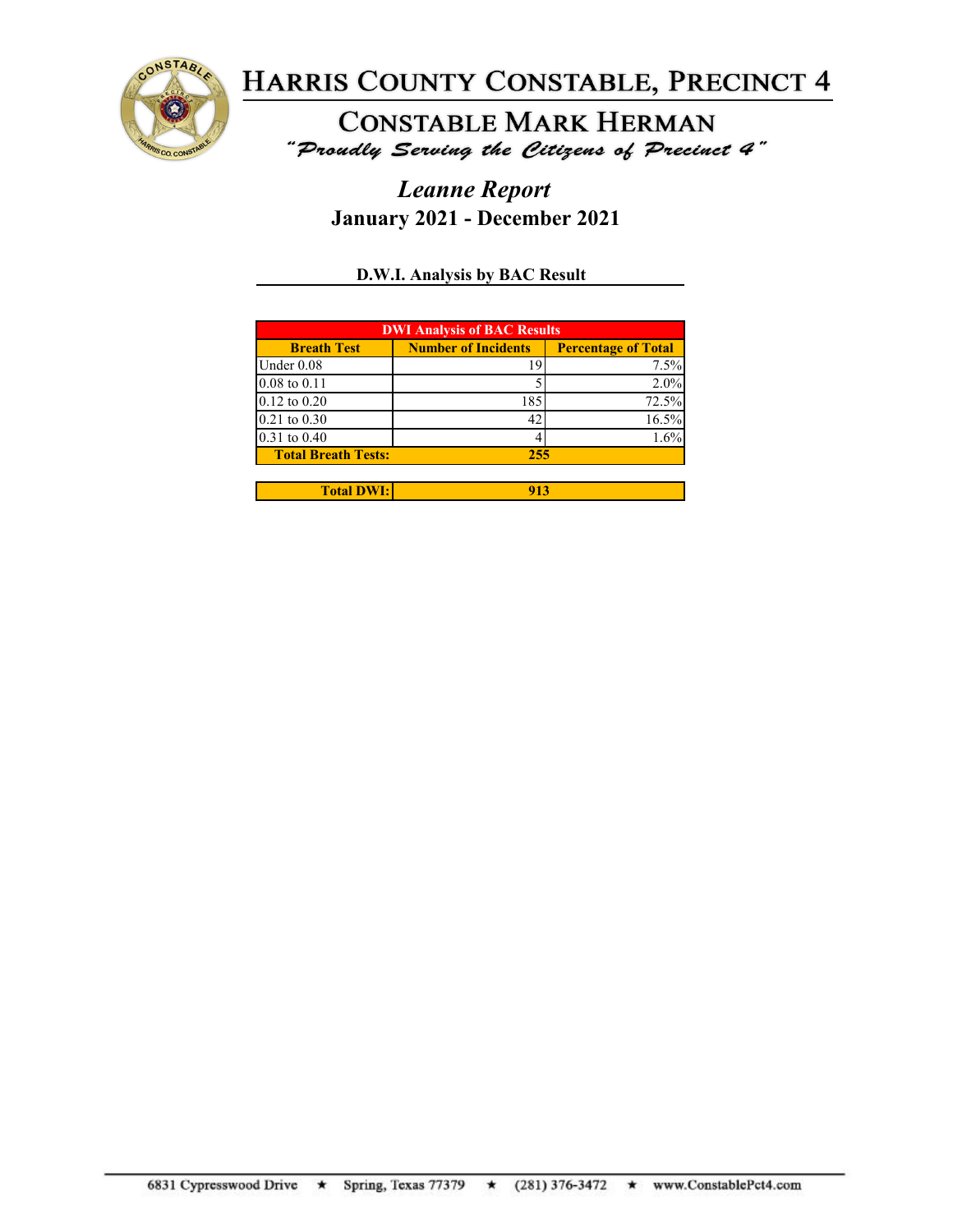

**CONSTABLE MARK HERMAN** "Proudly Serving the Citizens of Precinct 4"

## *Leanne Report* **January 2021 - December 2021**

### **D.W.I. Analysis by Blood Draw Warrant Obtained**

| <b>DWI Analysis by Blood Draw Warrant vs. Breath Test</b> |                            |                            |  |
|-----------------------------------------------------------|----------------------------|----------------------------|--|
| <b>Accident Category</b>                                  | <b>Number of Incidents</b> | <b>Percentage of Total</b> |  |
| <b>Breath Test Provided</b>                               | 338                        | 37.0%                      |  |
| Warrant Obtained                                          | 580                        | 63.5%                      |  |
| <b>Total DWI:</b>                                         | 913                        |                            |  |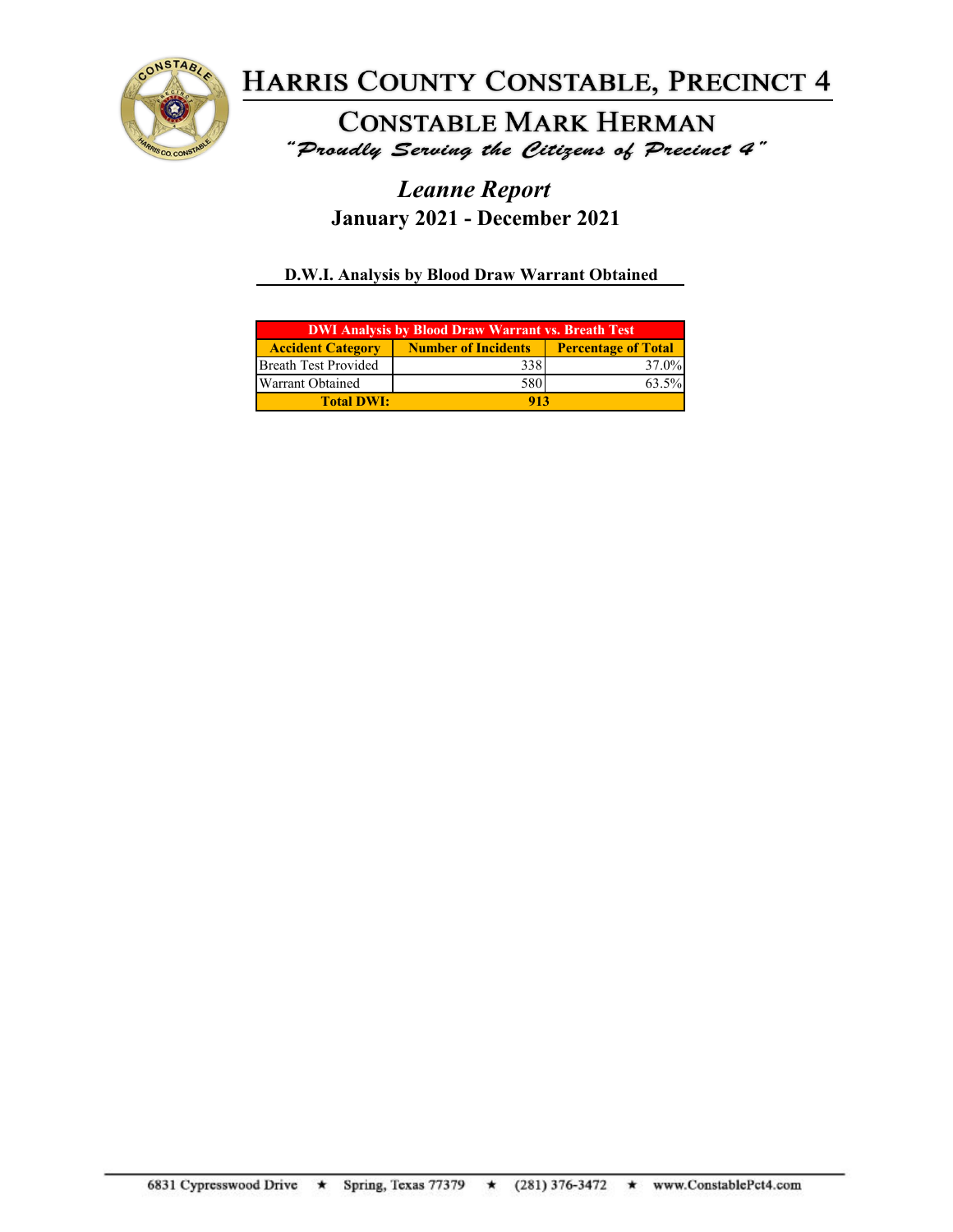

**CONSTABLE MARK HERMAN** "Proudly Serving the Citizens of Precinct 4"

## *Leanne Report* **January 2021 - December 2021**

**D.W.I. Analysis by Felony vs. Misdemeanor Charges**

| <b>DWI Analysis by Felony vs. Misdemeanor Charges</b> |                            |                            |  |
|-------------------------------------------------------|----------------------------|----------------------------|--|
| <b>Accident Category</b>                              | <b>Number of Incidents</b> | <b>Percentage of Total</b> |  |
| Felony                                                |                            | $12.2\%$                   |  |
| Misdemeanor                                           | 802                        | 87.8%                      |  |
| <b>Total DWI:</b>                                     | 913                        |                            |  |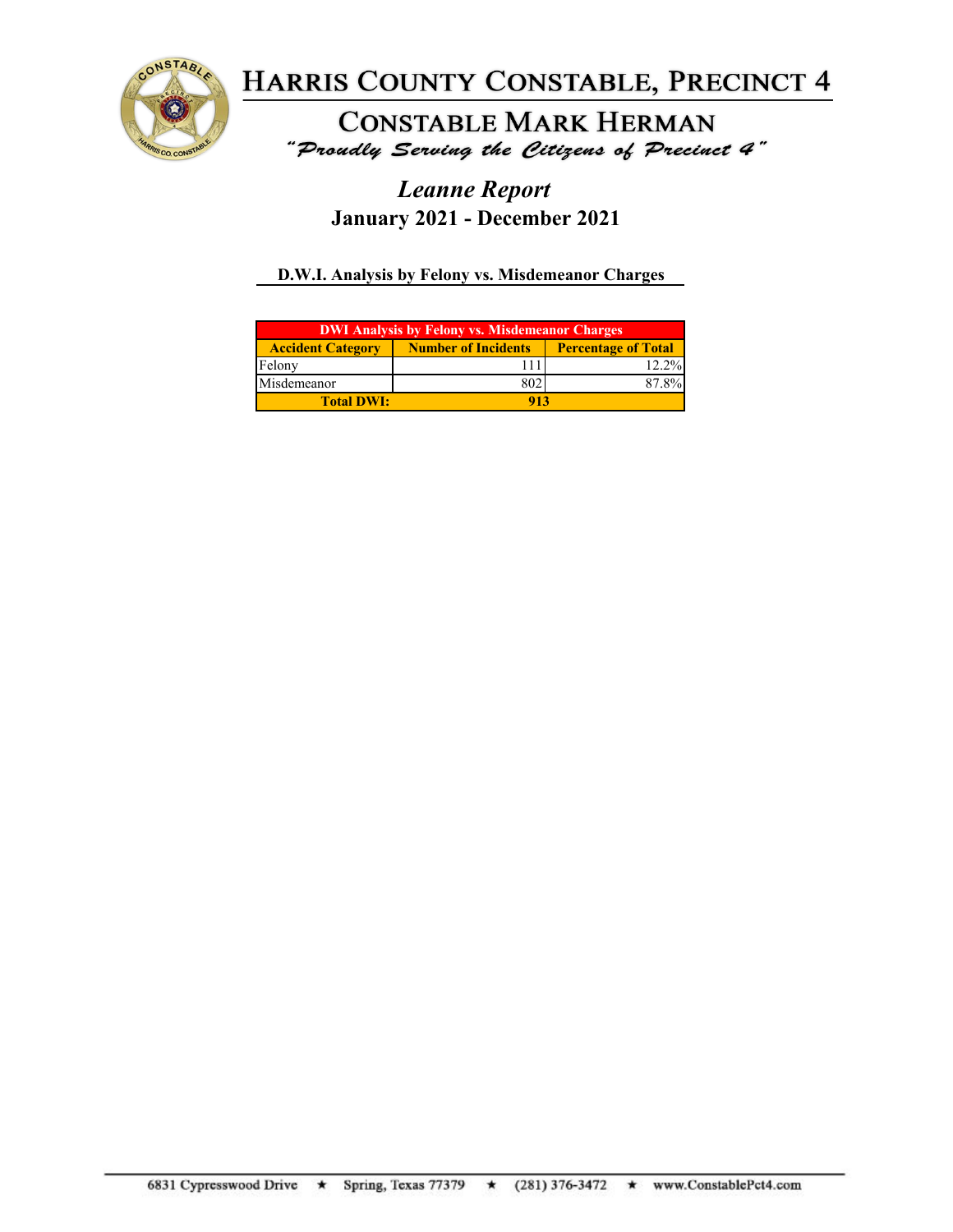

**CONSTABLE MARK HERMAN** "Proudly Serving the Citizens of Precinct 4"

## *Leanne Report* **January 2021 - December 2021**

**D.W.I. Analysis by Defendant's Age**

| <b>DWI Analysis by Defendant's Age</b> |                            |                         |
|----------------------------------------|----------------------------|-------------------------|
| <b>Age Group</b>                       | <b>Number of Incidents</b> | <b>Percent of Total</b> |
| < 21                                   | 33                         | 3.6%                    |
| $21 - 24$                              | 117                        | 12.8%                   |
| $25 - 49$                              | 659                        | 72.2%                   |
| $50+$                                  | 104                        | 11.4%                   |
| <b>Total DWI:</b>                      |                            |                         |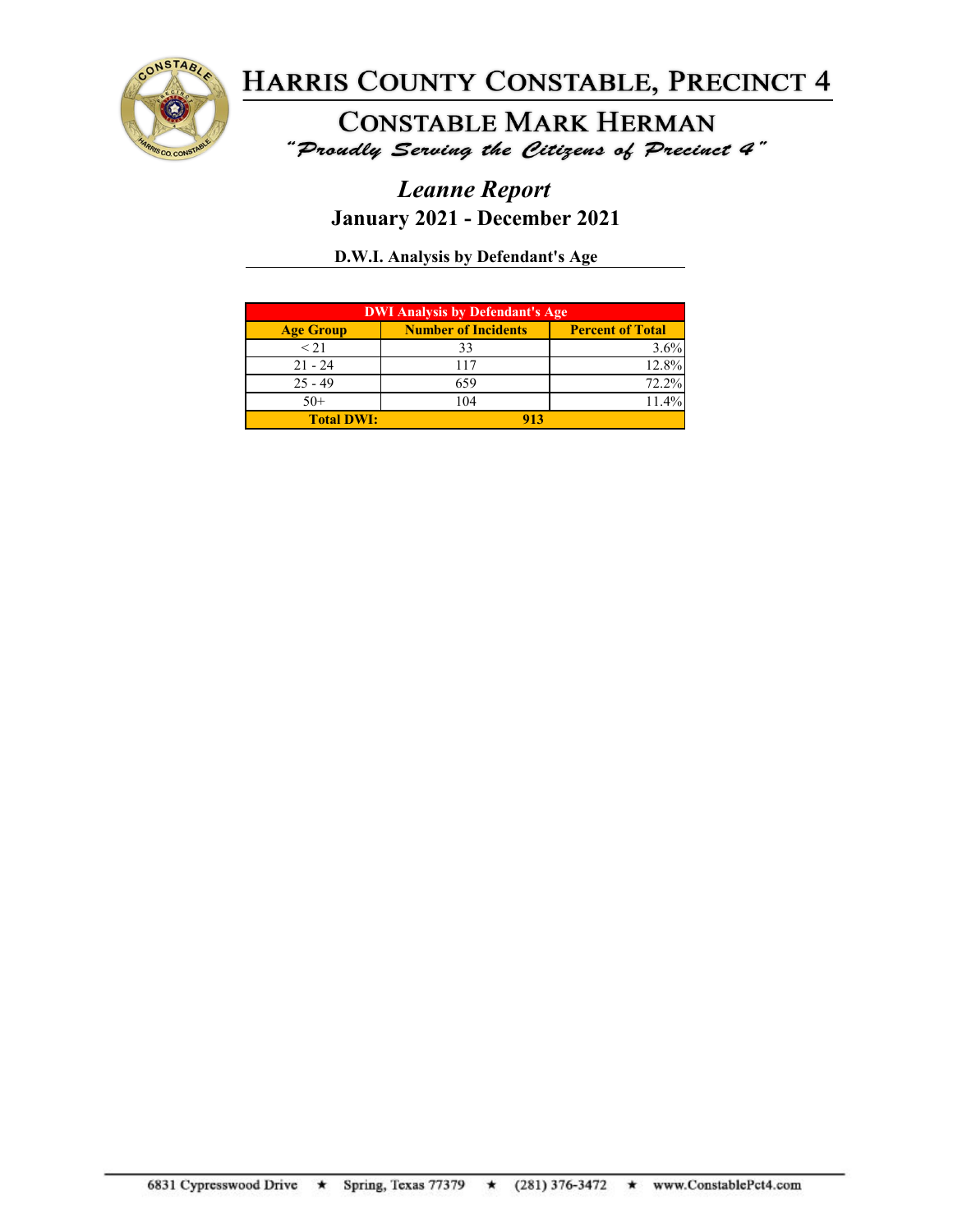

# **CONSTABLE MARK HERMAN**

"Proudly Serving the Citizens of Precinct 4"

### *Leanne Report* **January 2021 - December 2021**

### **D.W.I. Analysis by Defendant Race and Sex**

### **Group: Females**

| <b>DWI Analysis by Defendant Race and Sex</b> |                            |                            |                          |
|-----------------------------------------------|----------------------------|----------------------------|--------------------------|
| Race                                          | <b>Number of Incidents</b> | <b>Percentage of Total</b> | <b>Percent of Total:</b> |
| White                                         | 166                        | 72.2%                      | 18.2%                    |
| Black                                         | 59                         | 25.7%                      | 6.5%                     |
| Asian                                         |                            | 1.3%                       | 0.3%                     |
| Indian                                        |                            | $0.0\%$                    | $0.0\%$                  |
| Pacific Islander                              |                            | 0.4%                       | 0.1%                     |
| Unknown                                       |                            | 0.4%                       | 0.1%                     |
|                                               | <b>Group Total:</b>        |                            | 230                      |

#### **Group: Males**

| <b>DWI Analysis by Defendant Race and Sex</b> |                            |                            |                          |
|-----------------------------------------------|----------------------------|----------------------------|--------------------------|
| Race                                          | <b>Number of Incidents</b> | <b>Percentage of Total</b> | <b>Percent of Total:</b> |
| White                                         | 493                        | 72.2%                      | 54.0%                    |
| Black                                         | 165                        | 24.2%                      | 18.1%                    |
| Asian                                         | 23                         | 3.4%                       | 2.5%                     |
| Indian                                        |                            | $0.0\%$                    | $0.0\%$                  |
| Pacific Islander                              |                            | $0.0\%$                    | $0.0\%$                  |
| Unknown                                       |                            | $0.3\%$                    | 0.2%                     |
|                                               | <b>Group Total:</b>        |                            | 683                      |

| <b>Total DWI.</b> | . . |
|-------------------|-----|
|                   |     |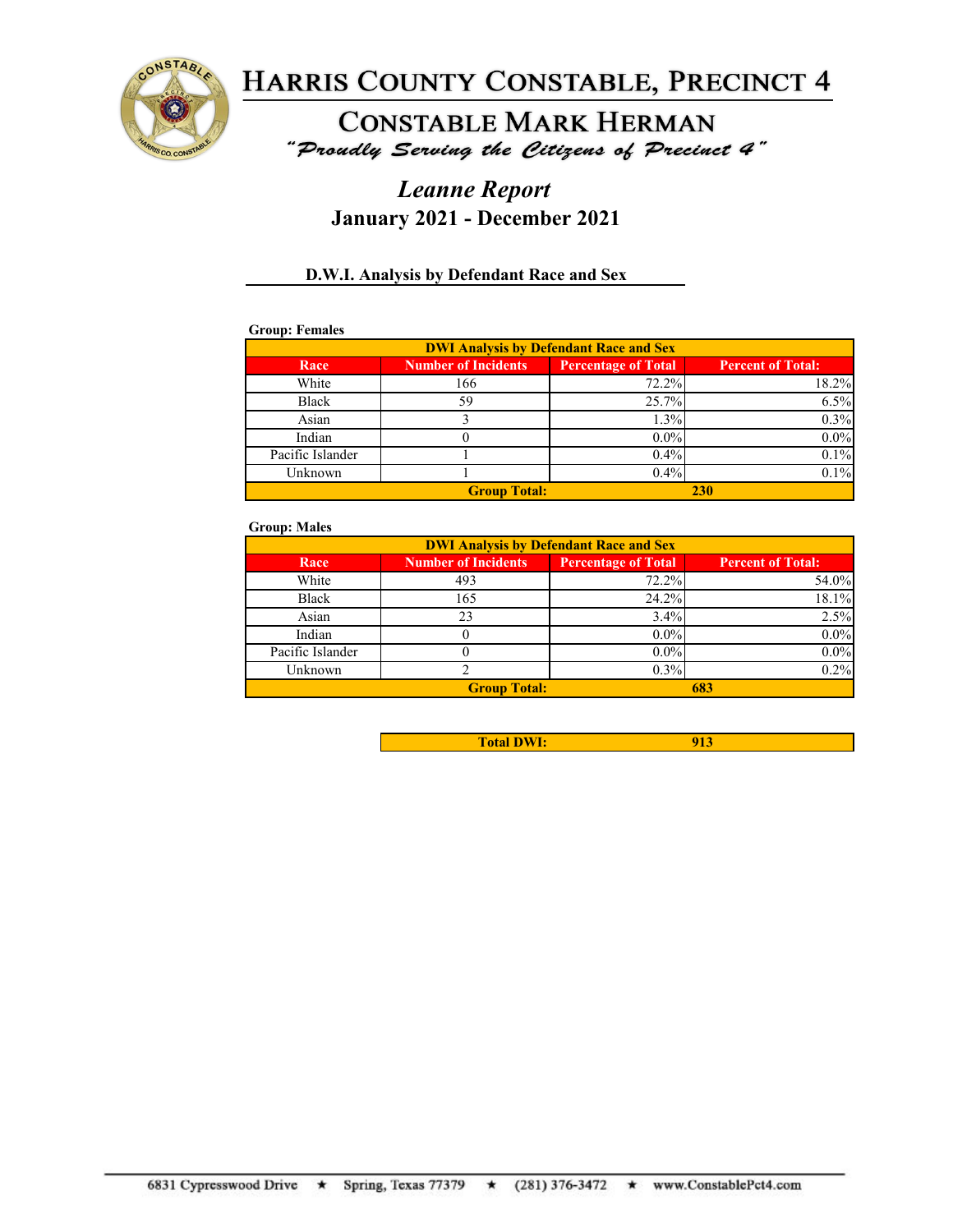

**CONSTABLE MARK HERMAN** "Proudly Serving the Citizens of Precinct 4"

## *Leanne Report* **January 2021 - December 2021**

### **D.W.I. Analysis by Prior DWIs per Defedant**

| <b>DWI Analysis by Number of Prior DWI's per Defendant</b> |                                                 |                         |
|------------------------------------------------------------|-------------------------------------------------|-------------------------|
|                                                            | <b>DWIs Per Defendant   Number of Incidents</b> | <b>Percent of Total</b> |
|                                                            | 686                                             | $75.1\%$                |
|                                                            | 162                                             | 17.7%                   |
|                                                            |                                                 | $7.0\%$                 |
|                                                            |                                                 |                         |
| <b>Total DWI:</b>                                          |                                                 |                         |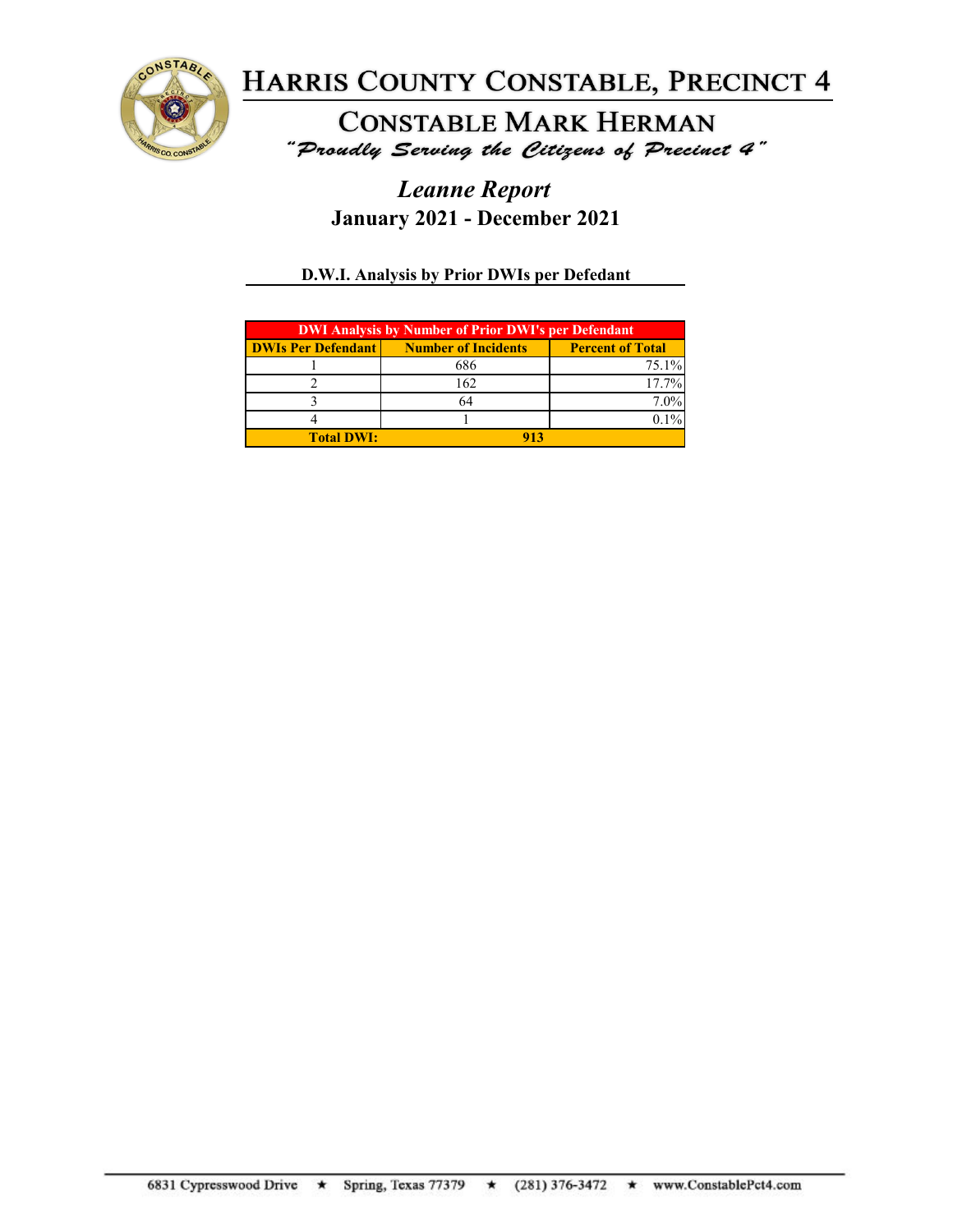

**CONSTABLE MARK HERMAN** "Proudly Serving the Citizens of Precinct 4"

## *Leanne Report* **January 2021 - December 2021**

### **D.W.I. Analysis by Time of Occurrence**

| <b>DWI Analysis by Time of Occurrence</b> |                            |                         |  |
|-------------------------------------------|----------------------------|-------------------------|--|
| <b>Time Group</b>                         | <b>Number of Incidents</b> | <b>Percent of Total</b> |  |
| Midnight - 2am                            | 200                        | 21.9%                   |  |
| $2am - 4am$                               | 237                        | 26.0%                   |  |
| 4am - 8am                                 | 124                        | 13.6%                   |  |
| 8am - Noon                                | 28                         | 3.1%                    |  |
| Noon - 4pm                                | 37                         | 4.1%                    |  |
| $4pm - 8pm$                               | 70                         | 7.7%                    |  |
| 8pm - Midnight                            | 217                        | 23.8%                   |  |
| <b>Total DWI:</b>                         | 913                        |                         |  |